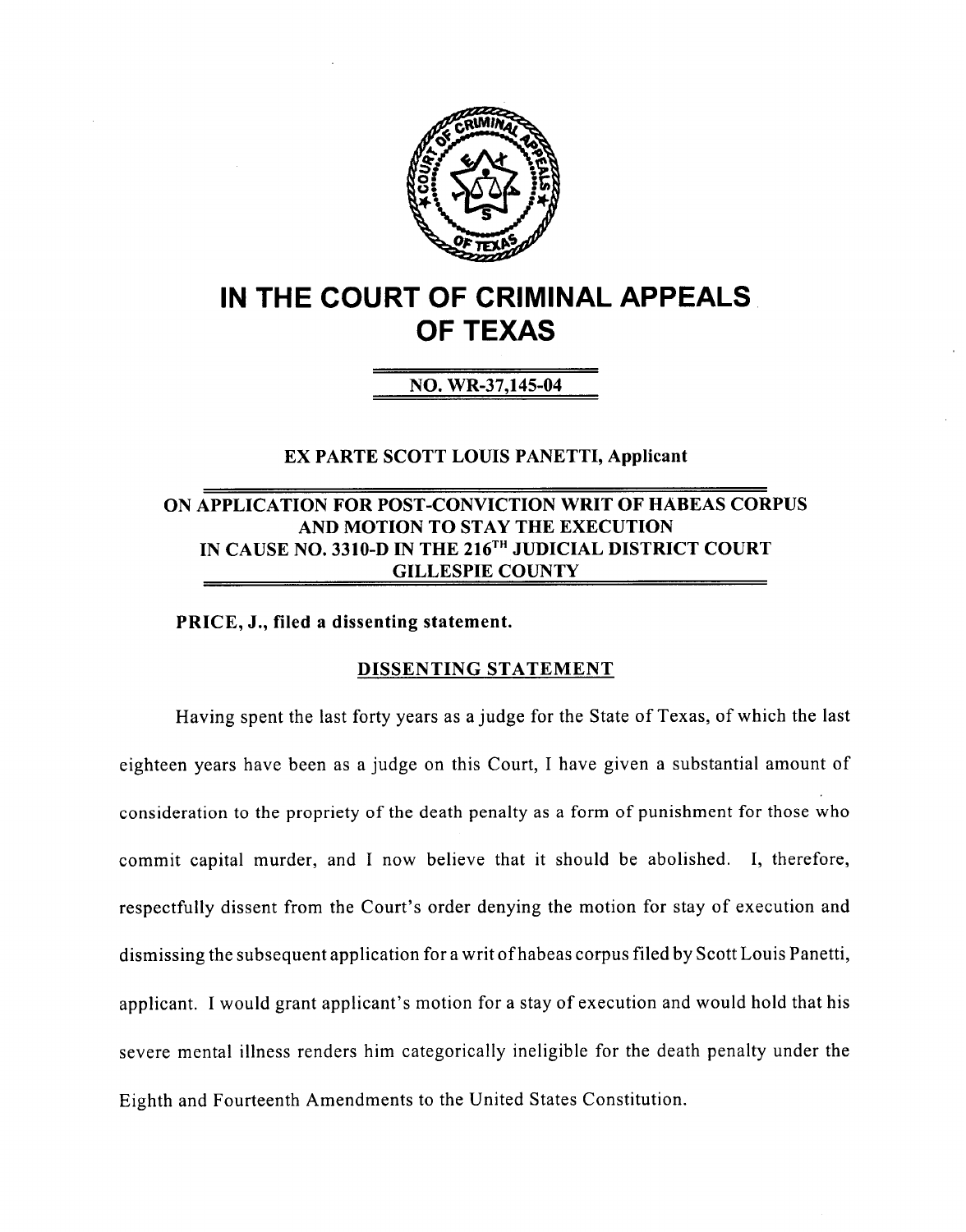My conclusion is not reached hastily. Rather, it is the result of my deliberative thought process from having presided over three death-penalty trials as a trial courtjudge and having decided countless issues related to capital murder and the death penalty as a judge on this Court. I have many reasons for reaching this conclusion, only a few of which I will discuss at this juncture, and will begin with the problems illustrated by the instant case.

The Supreme Court has determined that the execution of a mentally retarded person or of an insane person would violate the Eighth Amendment. **See Atkins** v. **Virginia,** 536 U.S. 304 (2002); **Ford** v. **Wainwright,** 477 U.S. 399 (1986). The Court's general rationale is that evolving standards of decency weigh against the imposition of the death penalty on these offenders because the execution of such individuals would not measurably advance the retribution and deterrence purposes served by the death penalty. **Atkins,** 536 U.S. at 306, 318-20. It is inconceivable to me how the execution of a severely mentally ill person such as applicant would measurably advance the retribution and deterrence purposes purportedly served by the death penalty. And, yet, unless and until a federal court or the Supreme Court grants his application, applicant, who few dispute is severely mentally ill, will be executed, whereas a similarly situated mentally challenged person, such as one who is mentally retarded or one who is insane, will have his sentence commuted to life in prison. This artificial line divides life and death. I can imagine no rational reason for carving a line between the prohibition on the execution of a mentally retarded person or an insane person while permitting the execution of a severely mentally ill person. At a minimum, therefore,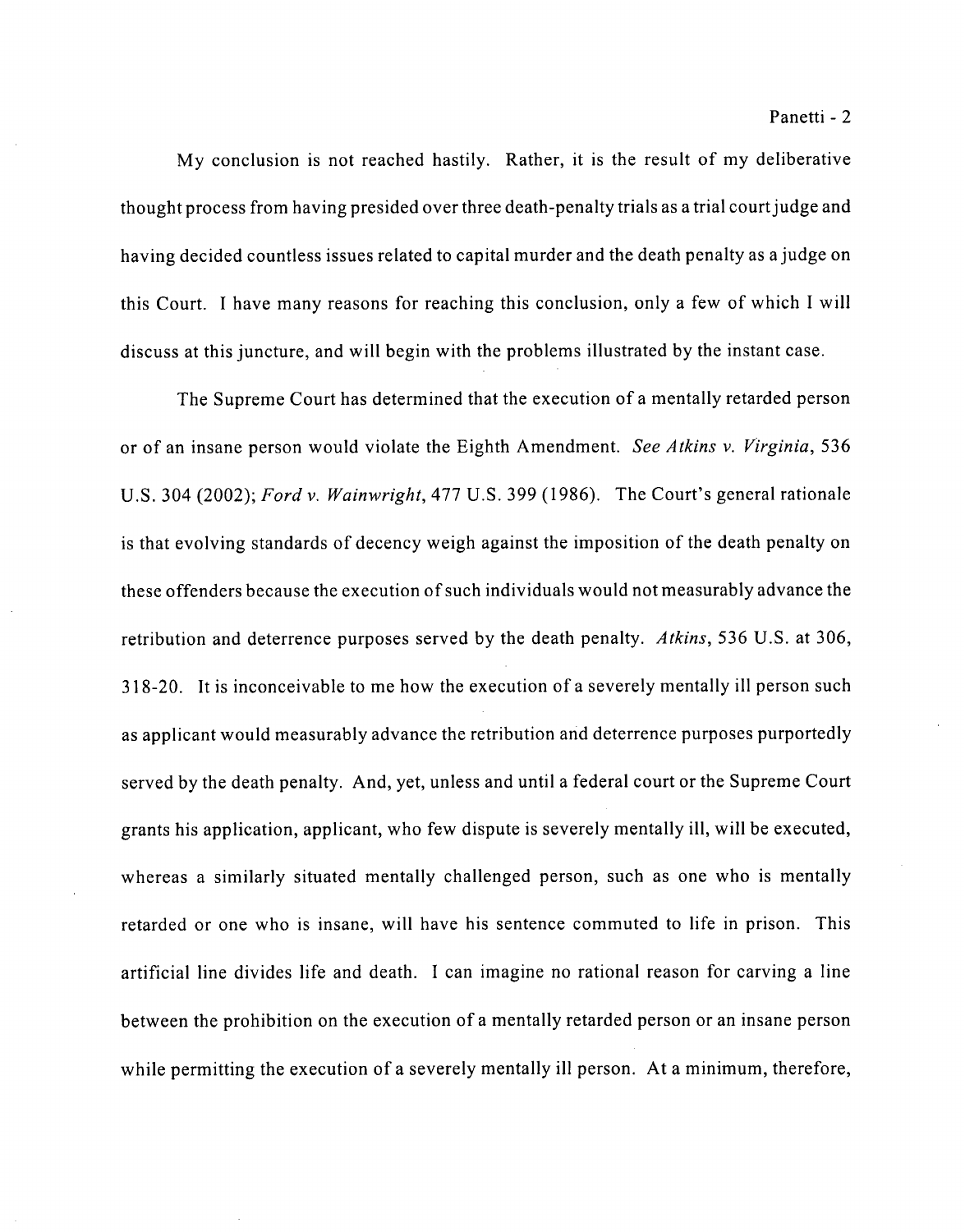I would hold that the execution of a severely mentally ill person violates the Eighth Amendment of the federal Constitution.

But carving out another group that is ineligible for the death penalty is a bandaid solution for the real problem. Evolving societal values indicate that the death penalty should be abolished in its entirety. Since Texas enacted life without parole as a punishment for capital murder, Texas district attorneys have significantly decreased their requests for the death penalty, and juries today often prefer that punishment to the death penalty. When I first joined it, this Court received a great number of death penalty appeals and writs, as compared to the number of these cases that reach this Court now. I believe that this decline is because District Attorneys and juries now (1) have the life without parole option and (2) are less convinced of the absolute accuracy of the criminal justice system.

Before the life without parole option, juries had no choice but to sentence a defendant to death if they wanted to ensure that he would never re-enter society. After the enactment of the life without parole option, juries are now assured that the public at large is forever protected from a capital murder defendant, who will never re-enter our society. Because the public at large is protected from a capital murder defendant regardless of whether he is executed or incarcerated for his lifetime, the life without parole option often satisfies societal desire for protection from a capital murderer.

Perhaps more importantly, society is now less convinced of the absolute accuracy of the criminal justice system. A 2012 study by the University of Michigan and Northwestern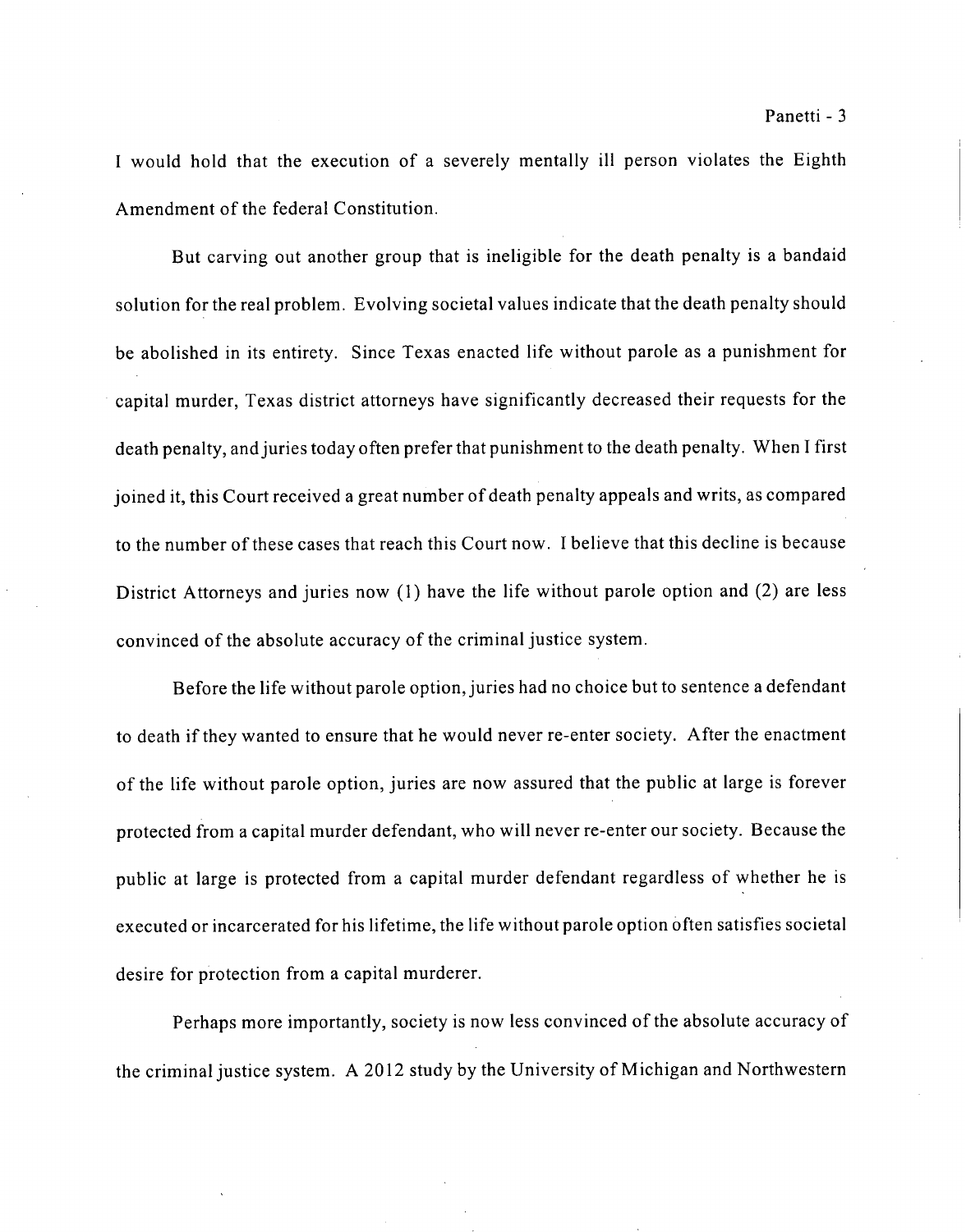University law schools ranks Texas number three nationally in wrongful convictions over the last twenty-four years, behind Illinois and New York. Furthermore, according to the National Registry of Exonerations, "2013 was a record-breaking year for exonerations in the United States," and Texas had the highest number nationally. In my time on this Court, I have voted to grant numerous applications for writs of habeas corpus that have resulted in the release of dozens of people who were wrongfully convicted, and I conclude that it is wishful thinking to believe that this State will never execute an innocent person for capital murder. These individuals who were exonerated proved that their convictions were erroneous based on DNA evidence that established their innocence, on the use of false evidence, or on other errors that occurred at their trials. I am convinced that, because the criminal justice system is run by humans, it is naturally subject to human error. There is no rational basis to believe that this same type ofhuman error will not infect capital murder trials. This is true now more than ever before in light of procedural rules that have hastened the resolution of applications for writs of habeas corpus and limited subsequent applications for habeas relief. **See** TEX. CODE CRIM. PROC. art. 11.071. This Court has seen too many initial applications for writs of habeas corpus that were filed by ineffective attorneys, and yet applicants have not been permitted to file subsequent applications to challenge the ineffectiveness of those attorneys. **See Ex parte Graves,** 70 S.W.3d 103, 117 (2002). The lack of a guarantee of effective counsel in an initial application for habeas relief, combined with this Court's refusal to consider a subsequent writ that alleges the ineffectiveness of initial counsel, increases the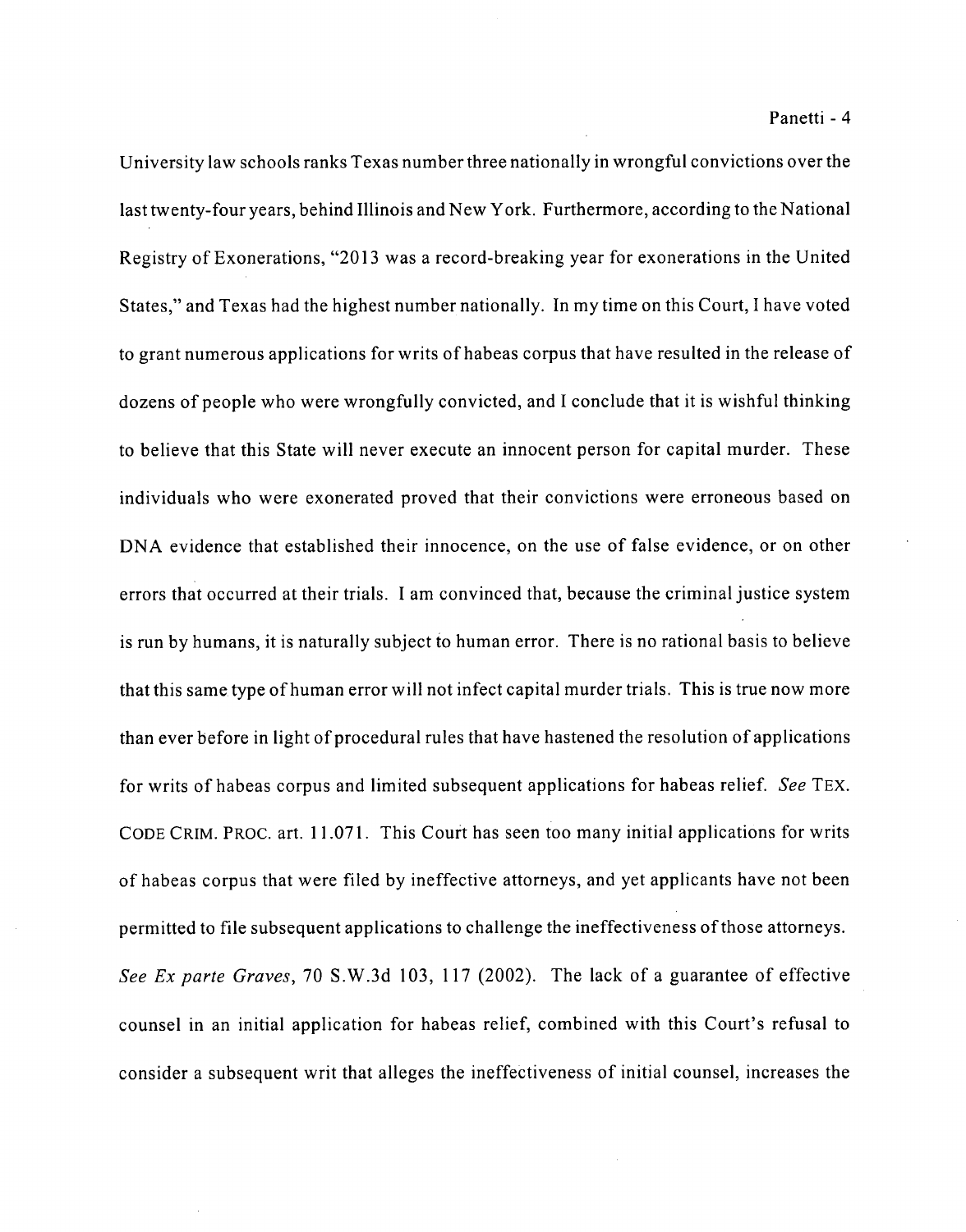risk that an innocent person may be executed for capital murder based on the procedural default of a possibly meritorious issue. I conclude that the increased danger that a wrongfully convicted person will be executed for a capital murder that he did not commit is an irrational risk that should not be tolerated by our criminal justice system.

Some might argue that a victim's family deserves the finality that comes with the execution of an offender. This is a misguided sentiment as the instant case demonstrates. Applicant has been on death row for about twenty years. The victims' family has not gotten finality after twenty years due to the numerous appeals and writs filed by applicant in which he has contended that his mental status makes him ineligible for execution. And, perhaps, one would say that the answer is speeding up executions. But creating a more restrictive temporal limitation would only increase the risk of executing a wrongfully convicted person. In my experience, a victim's family is more likely to quickly experience finality through the criminal justice system when an offender is sentenced to life without parole than when he is sentenced to death.

I am among a very few number of people who have had a front row seat to this process for the past four decades. I now repeat what I stated originally in my dissenting opinion in **Exparte Graves:** "We are the guardians ofthe process." Based on my specialized knowledge of this process, I now conclude that the death penalty as a form of punishment should be abolished because the execution of individuals does not appear to measurably advance the retribution and deterrence purposes served by the death penalty; the life without